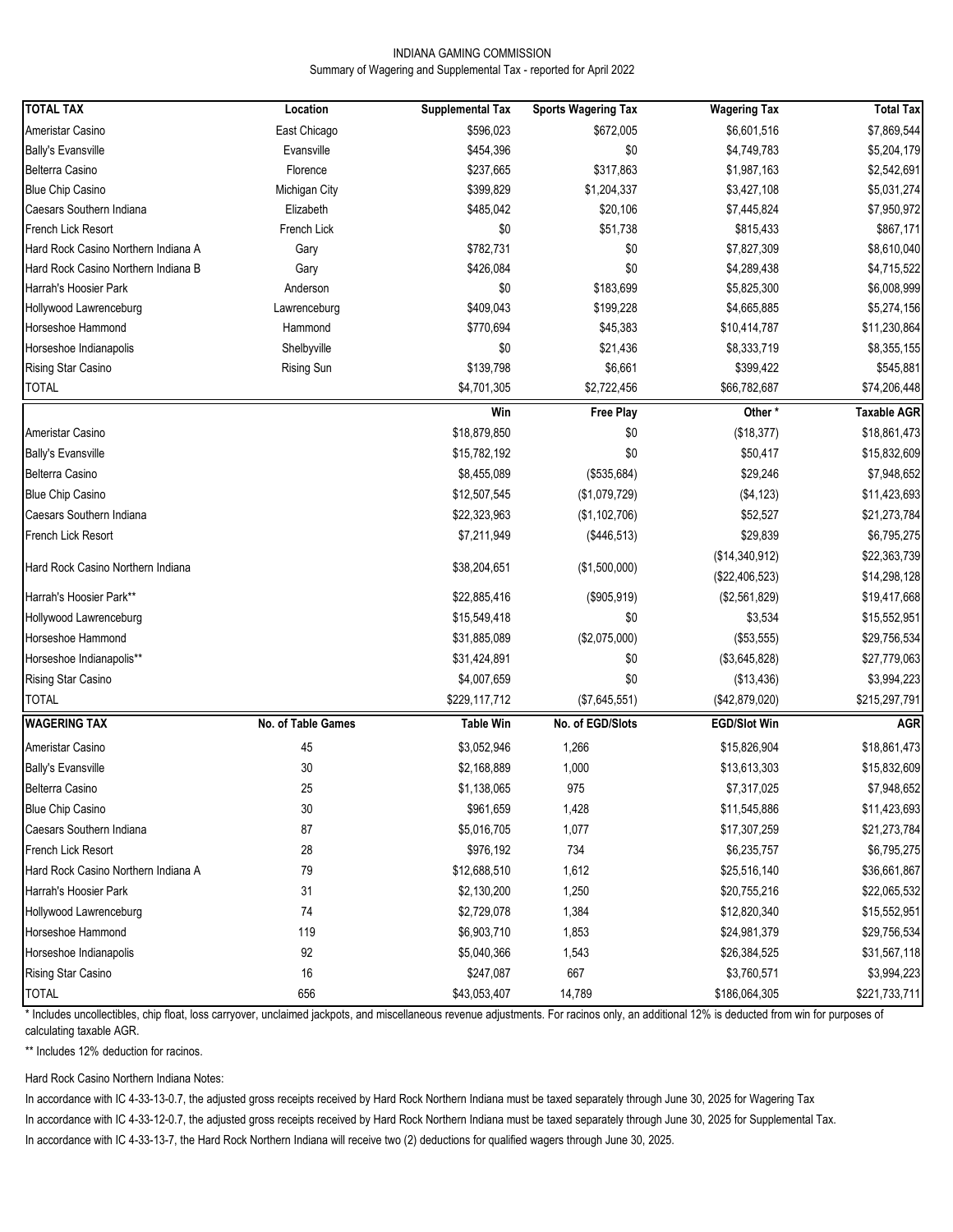# INDIANA GAMING COMMISSION

### YTD Summary - as of April 2022

| <b>YEAR TO DATE</b>                 | <b>YTD Supplemental Tax</b> | <b>YTD Sports WageringTax</b> | <b>YTD Wagering Tax</b> | <b>YTD Total Tax</b> |
|-------------------------------------|-----------------------------|-------------------------------|-------------------------|----------------------|
| Ameristar Casino                    | \$5,896,620                 | \$7,555,012                   | \$49,060,669            | \$62,512,301         |
| <b>Bally's Evansville</b>           | \$3,747,625                 | \$244,154                     | \$30,423,105            | \$34,414,884         |
| Belterra Casino                     | \$2,196,469                 | \$3,691,108                   | \$13,365,662            | \$19,253,239         |
| <b>Blue Chip Casino</b>             | \$3,816,715                 | \$8,685,197                   | \$23,964,698            | \$36,466,610         |
| Caesars Southern Indiana            | \$4,428,108                 | \$252,177                     | \$51,725,348            | \$56,405,633         |
| <b>French Lick Resort</b>           | \$0                         | \$731,533                     | \$3,324,523             | \$4,056,056          |
| Hard Rock Casino Northern Indiana A | \$6,649,271                 | \$0                           | \$50,242,708            | \$56,891,979         |
| Hard Rock Casino Northern Indiana B | \$3,619,570                 | \$0                           | \$22,063,627            | \$25,683,197         |
| Harrah's Hoosier Park               | \$0                         | \$1,627,443                   | \$48,874,552            | \$50,501,995         |
| Hollywood Lawrenceburg              | \$3,624,134                 | \$2,758,504                   | \$32,589,930            | \$38,972,568         |
| Horseshoe Hammond                   | \$7,780,575                 | \$504,343                     | \$88,892,905            | \$97,177,823         |
| Horseshoe Indianapolis              | \$0                         | \$510,169                     | \$66,691,418            | \$67,201,587         |
| <b>Rising Star Casino</b>           | \$1,275,243                 | \$272,398                     | \$1,775,211             | \$3,322,852          |
| <b>TOTAL</b>                        | \$43,034,330                | \$26,832,038                  | \$482,994,356           | \$552,860,724        |
| <b>YTD DEDUCTIONS</b>               |                             |                               |                         | <b>YTD Free Play</b> |
| Ameristar Casino                    |                             |                               |                         | (\$9,000,000)        |
| <b>Bally's Evansville</b>           |                             |                               |                         | (\$9,000,000)        |
| <b>Belterra Casino</b>              |                             |                               |                         | (\$4,958,630)        |
| <b>Blue Chip Casino</b>             |                             |                               |                         | (\$8,913,658)        |
| Caesars Southern Indiana            |                             |                               |                         | (\$10,750,000)       |
| French Lick Resort                  |                             |                               |                         | (\$4,421,508)        |
| Hard Rock Casino Northern Indiana   |                             |                               |                         | (\$15,000,000)       |
| Harrah's Hoosier Park               |                             |                               |                         | (\$9,000,000)        |
| Hollywood Lawrenceburg              |                             |                               |                         | (\$9,000,000)        |
| Horseshoe Hammond                   |                             |                               |                         | (\$16,550,000)       |
| Horseshoe Indianapolis              |                             |                               |                         | (\$9,000,000)        |
| <b>Rising Star Casino</b>           |                             |                               |                         | (\$2,000,000)        |
| <b>TOTAL</b>                        |                             |                               |                         | (\$107,593,795)      |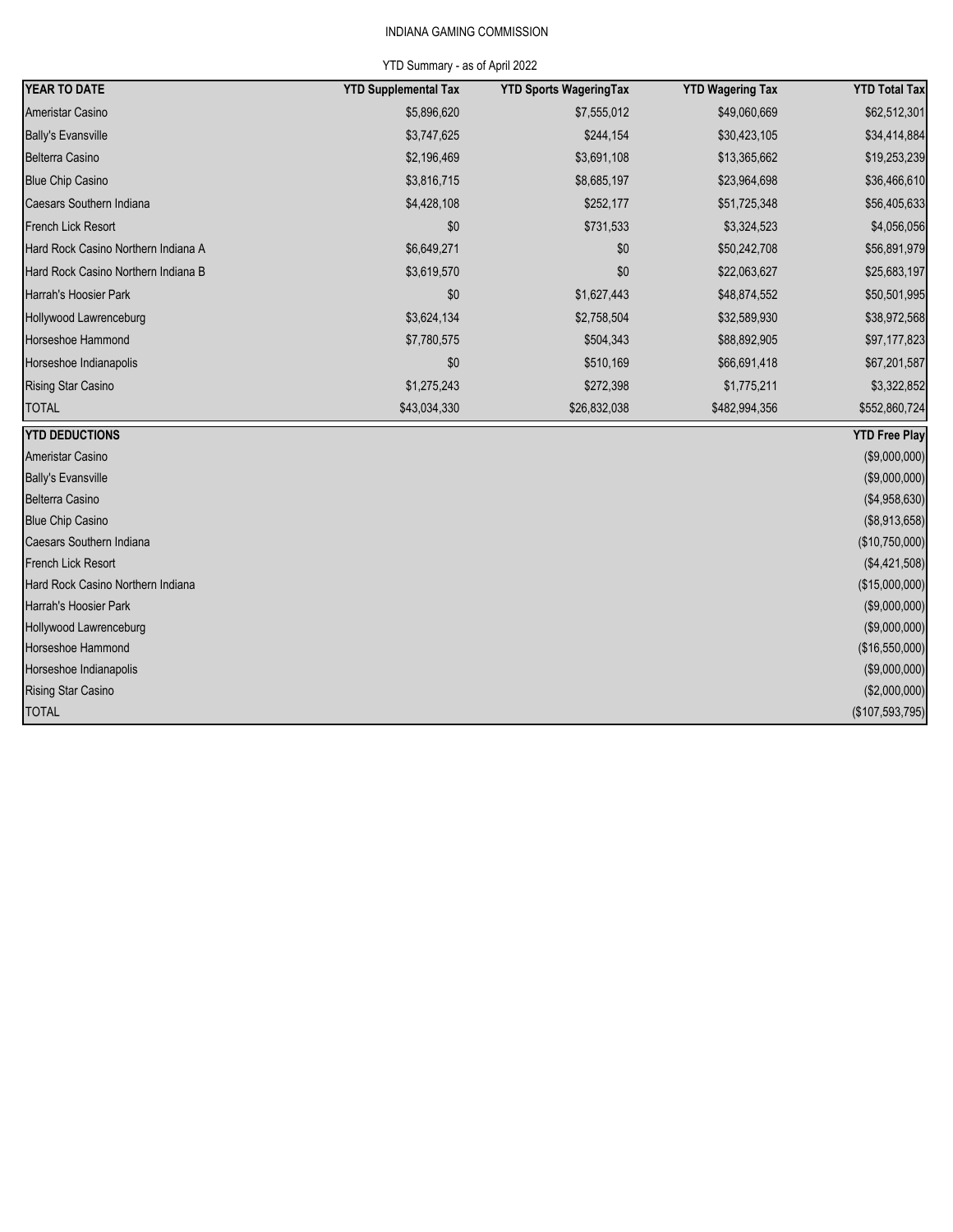|                      |                         |                         | <b>INURTHERIN LIUEINOEEO</b>      |                          |
|----------------------|-------------------------|-------------------------|-----------------------------------|--------------------------|
| UNITS*               | <b>Ameristar Casino</b> | <b>Blue Chip Casino</b> | Hard Rock Casino Northern Indiana | <b>Horseshoe Hammond</b> |
| Baccarat             | 18                      | 2                       | 25                                | 27                       |
| Big Six              | N/A                     | N/A                     | N/A                               | 0                        |
| Blackjack            | 16                      | 17                      | 26                                | 39                       |
| Craps                | 2                       | $\overline{c}$          | 6                                 | 9                        |
| Non Traditional      | N/A                     | N/A                     | N/A                               | 1                        |
| Poker - House Banked | 5                       | 5                       | 14                                | 18                       |
|                      |                         |                         |                                   |                          |
| Poker Room           | N/A                     | 0                       | N/A                               | 15                       |
| Roulette             | 4                       | 4                       | 8                                 | 10                       |
| <b>TOTAL</b>         | 45                      | 30                      | 79                                | 119                      |
| Drop                 | <b>Ameristar Casino</b> | <b>Blue Chip Casino</b> | Hard Rock Casino Northern Indiana | <b>Horseshoe Hammond</b> |
| Baccarat             | \$8,988,480             | \$17,061                | \$28,982,425                      | \$11,473,988             |
| Big Six              | N/A                     | N/A                     | N/A                               | \$0                      |
| Blackjack            | \$6,763,550             | \$1,715,432             | \$10,130,929                      | \$8,024,643              |
| Craps                | \$2,042,934             | \$963,899               | \$4,925,483                       | \$4,808,667              |
| Non Traditional      | N/A                     | N/A                     | N/A                               | \$0                      |
| Poker - House Banked | \$1,067,182             | \$1,036,308             | \$4,647,151                       | \$3,793,285              |
|                      |                         |                         |                                   |                          |
| Poker Room           | N/A                     | \$0                     | N/A                               | \$290,685                |
| Roulette             | \$1,996,885             | \$463,203               | \$4,774,990                       | \$3,572,389              |
| <b>TOTAL</b>         | \$20,859,031            | \$4,195,903             | \$53,460,978                      | \$31,963,657             |
| Win                  | <b>Ameristar Casino</b> | <b>Blue Chip Casino</b> | Hard Rock Casino Northern Indiana | <b>Horseshoe Hammond</b> |
| Baccarat             | \$1,080,787             | \$12,037                | \$7,506,571                       | \$1,627,597              |
| Big Six              | N/A                     | N/A                     | N/A                               | \$0                      |
| Blackjack            | \$795,536               | \$372,280               | \$1,703,181                       | \$1,757,477              |
| Craps                | \$547,413               | \$281,727               | \$1,187,185                       | \$1,022,488              |
| Non Traditional      | N/A                     | N/A                     | N/A                               | \$0                      |
| Poker - House Banked | \$205,999               | \$188,010               | \$1,021,062                       | \$1,285,030              |
|                      |                         |                         |                                   |                          |
| Poker Room           | N/A                     | \$0                     | N/A                               | \$290,685                |
| Roulette             | \$423,211               | \$107,606               | \$1,270,512                       | \$920,433                |
| <b>TOTAL</b>         | \$3,052,946             | \$961,660               | \$12,688,511                      | \$6,903,710              |

## NORTHERN LICENSEES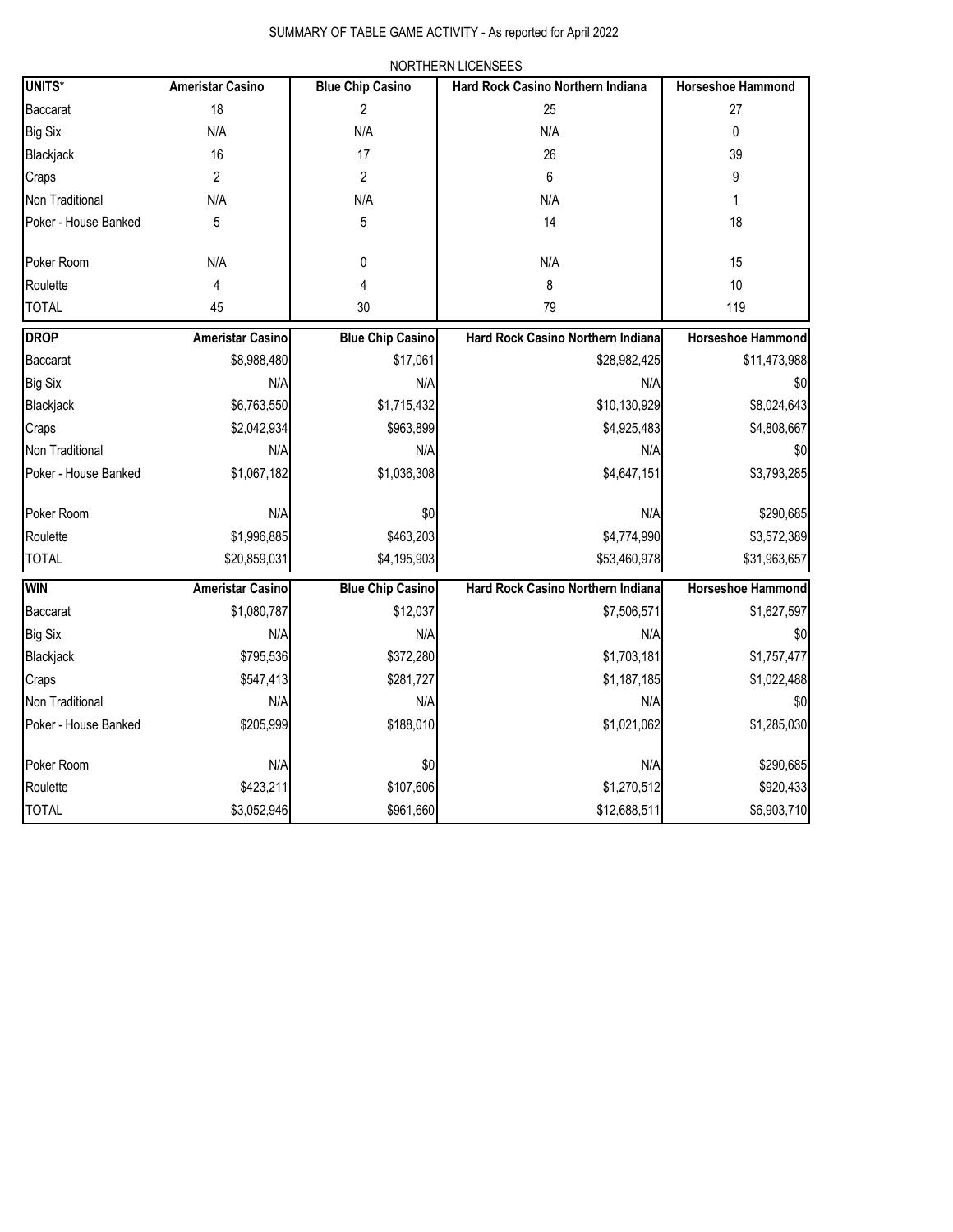### SUMMARY OF TABLE GAME ACTIVITY - As reported for April 2022

|                         |                           | SOUTHERN LICENSEES     |                                    |                           |                                           |                           |
|-------------------------|---------------------------|------------------------|------------------------------------|---------------------------|-------------------------------------------|---------------------------|
| <b>UNITS*</b>           | <b>Bally's Evansville</b> | <b>Belterra Casino</b> | <b>Caesars Southern</b><br>Indiana | <b>French Lick Resort</b> | <b>Hollywood Lawrenceburg</b>             | <b>Rising Star Casino</b> |
| Baccarat                | $\overline{2}$            | 0                      | 5                                  | $\mathbf{1}$              | 4                                         | N/A                       |
| <b>Big Six</b>          | N/A                       | N/A                    | N/A                                | N/A                       | N/A                                       | N/A                       |
| Blackjack               | $16\,$                    | 12                     | 42                                 | 17                        | 40                                        | 9                         |
| Craps                   | $\overline{2}$            | 4                      | 5                                  | 3                         | 5                                         | $\overline{2}$            |
| Non Traditional         | N/A                       | N/A                    | N/A                                | N/A                       | N/A                                       | N/A                       |
| Poker - House<br>Banked | 7                         | 6                      | 14                                 | 4                         | 7                                         | 4                         |
| Poker Room              | 0                         | 0                      | 16                                 | N/A                       | 13                                        | N/A                       |
| Roulette                | 3                         | 3                      | 5                                  | 3                         | 5                                         | 1                         |
| <b>TOTAL</b>            | 30                        | 25                     | 87                                 | 28                        | 74                                        | 16                        |
| <b>DROP</b>             | <b>Bally's Evansville</b> | <b>Belterra Casino</b> | <b>Caesars Southern</b><br>Indiana |                           | French Lick Resort Hollywood Lawrenceburg | <b>Rising Star Casino</b> |
| Baccarat                | \$325,645                 | \$400                  | \$1,974,261                        | \$0                       | \$1,074,116                               | N/f                       |
| Big Six                 | N/A                       | N/A                    | N/A                                | N/A                       | N/A                                       | N/f                       |
| Blackjack               | \$4,146,902               | \$1,964,814            | \$8,913,885                        | \$2,141,444               | \$6,646,150                               | \$484,242                 |
| Craps                   | \$1,403,734               | \$1,855,436            | \$3,354,945                        | \$767,932                 | \$2,021,360                               | \$663,564                 |
| Non Traditional         | N/A                       | N/A                    | N/A                                | N/A                       | N/A                                       | N/f                       |
| Poker - House<br>Banked | \$1,728,738               | \$787,303              | \$3,668,457                        | \$884,978                 | \$1,100,189                               | \$327,843                 |
| Poker Room              | \$0                       | \$0                    | \$327,731                          | N/A                       | \$56,693                                  | N/f                       |
| Roulette                | \$1,232,907               | \$377,352              | \$2,223,615                        | \$415,126                 | \$1,429,976                               | \$110,488                 |
| <b>TOTAL</b>            | \$8,837,926               | \$4,985,305            | \$20,462,894                       | \$4,209,480               | \$12,328,484                              | \$1,586,137               |
| <b>WIN</b>              | <b>Bally's Evansville</b> | <b>Belterra Casino</b> | <b>Caesars Southern</b><br>Indiana |                           | French Lick Resort Hollywood Lawrenceburg | <b>Rising Star Casino</b> |
| Baccarat                | \$84,296                  | \$400                  | \$596,029                          | \$0                       | \$11,937                                  | N/f                       |
| <b>Big Six</b>          | N/A                       | N/A                    | N/A                                | N/A                       | N/A                                       | N/f                       |
| Blackjack               | \$975,607                 | \$307,549              | \$1,717,884                        | \$528,566                 | \$1,467,960                               | \$117,416                 |
| Craps                   | \$302,907                 | \$448,818              | \$924,751                          | \$152,053                 | \$593,841                                 | (\$10,520)                |
| Non Traditional         | N/A                       | N/A                    | N/A                                | N/A                       | N/A                                       | N/f                       |
| Poker - House<br>Banked | \$595,173                 | \$278,736              | \$758,260                          | \$168,483                 | \$210,427                                 | \$97,620                  |
| Poker Room              | \$0                       | \$0                    | \$327,731                          | N/A                       | \$56,693                                  | N/f                       |
| Roulette                | \$210,906                 | \$102,562              | \$692,050                          | \$127,091                 | \$388,221                                 | \$42,571                  |
| <b>TOTAL</b>            | \$2,168,889               | \$1,138,065            | \$5,016,705                        | \$976,193                 | \$2,729,079                               | \$247,087                 |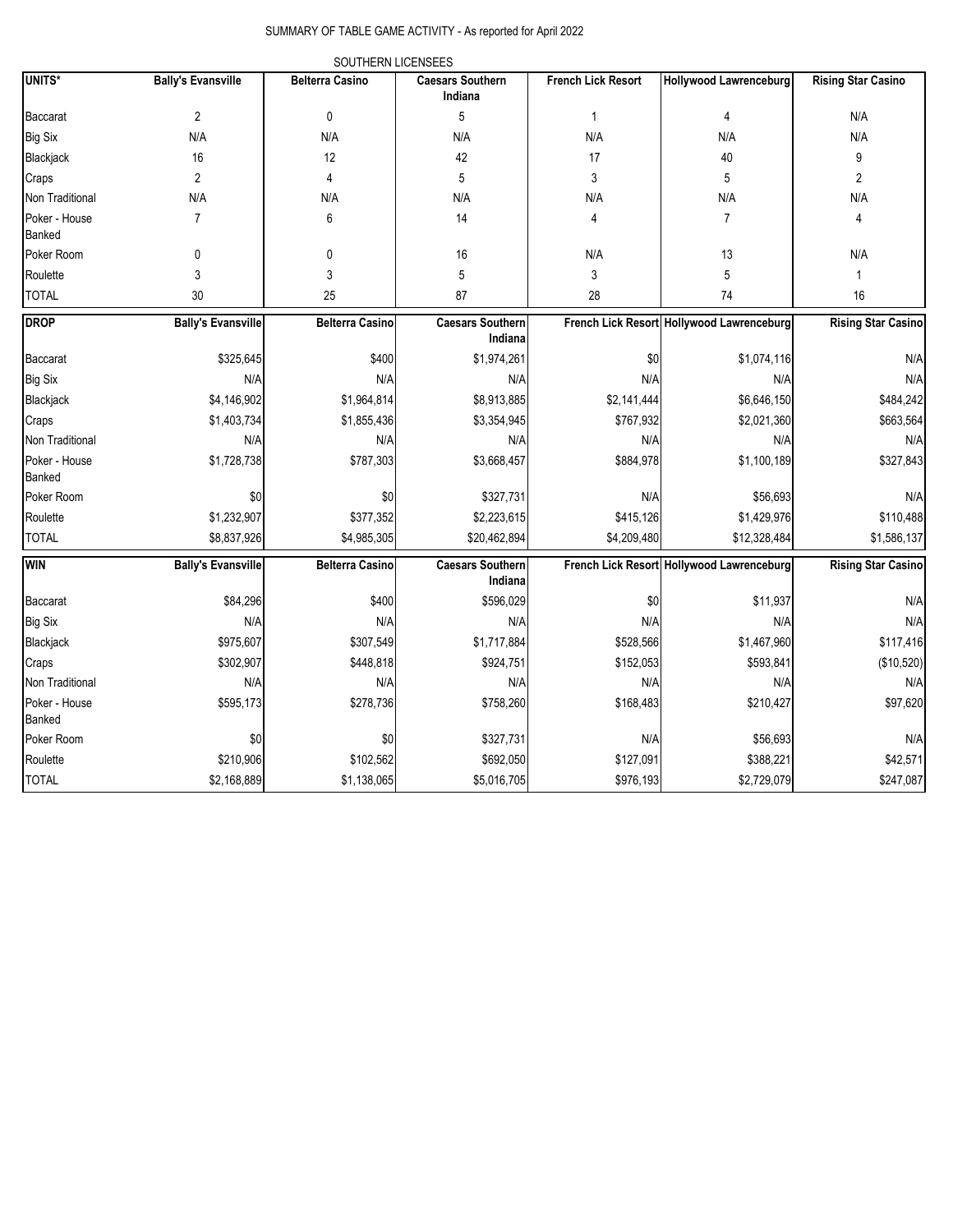| UNITS*               | <b>Harrah's Hoosier Park</b> | Horseshoe Indianapolis |
|----------------------|------------------------------|------------------------|
| <b>Baccarat</b>      | 3                            | 9                      |
| Big Six              | N/A                          | N/A                    |
| Blackjack            | 18                           | 35                     |
| Craps                | $\overline{2}$               | 9                      |
| Non Traditional      | N/A                          | N/A                    |
| Poker - House Banked | 6                            | 12                     |
| Poker Room           | N/A                          | 20                     |
| Roulette             | 2                            | $\overline{7}$         |
| <b>TOTAL</b>         | 31                           | 92                     |
| <b>DROP</b>          | <b>Harrah's Hoosier Park</b> | Horseshoe Indianapolis |
| <b>Baccarat</b>      | \$1,450,355                  | \$3,333,446            |
| Big Six              | N/A                          | N/A                    |
| Blackjack            | \$3,528,381                  | \$5,361,287            |
| Craps                | \$1,151,494                  | \$2,534,666            |
| Non Traditional      | N/A                          | N/A                    |
| Poker - House Banked | \$1,533,277                  | \$3,430,500            |
| Poker Room           | N/A                          | \$502,834              |
| Roulette             | \$802,741                    | \$2,101,961            |
| <b>TOTAL</b>         | \$8,466,248                  | \$17,264,694           |
| <b>WIN</b>           | Harrah's Hoosier Park        | Horseshoe Indianapolis |
| Baccarat             | \$328,177                    | \$341,051              |
| <b>Big Six</b>       | N/A                          | N/A                    |
| Blackjack            | \$902,482                    | \$2,044,717            |
| Craps                | \$162,737                    | \$628,661              |
| Non Traditional      | N/A                          | N/A                    |
| Poker - House Banked | \$605,930                    | \$939,247              |
| Poker Room           | N/A                          | \$502,834              |
| Roulette             | \$130,874                    | \$583,856              |
| <b>TOTAL</b>         | \$2,130,200                  | \$5,040,366            |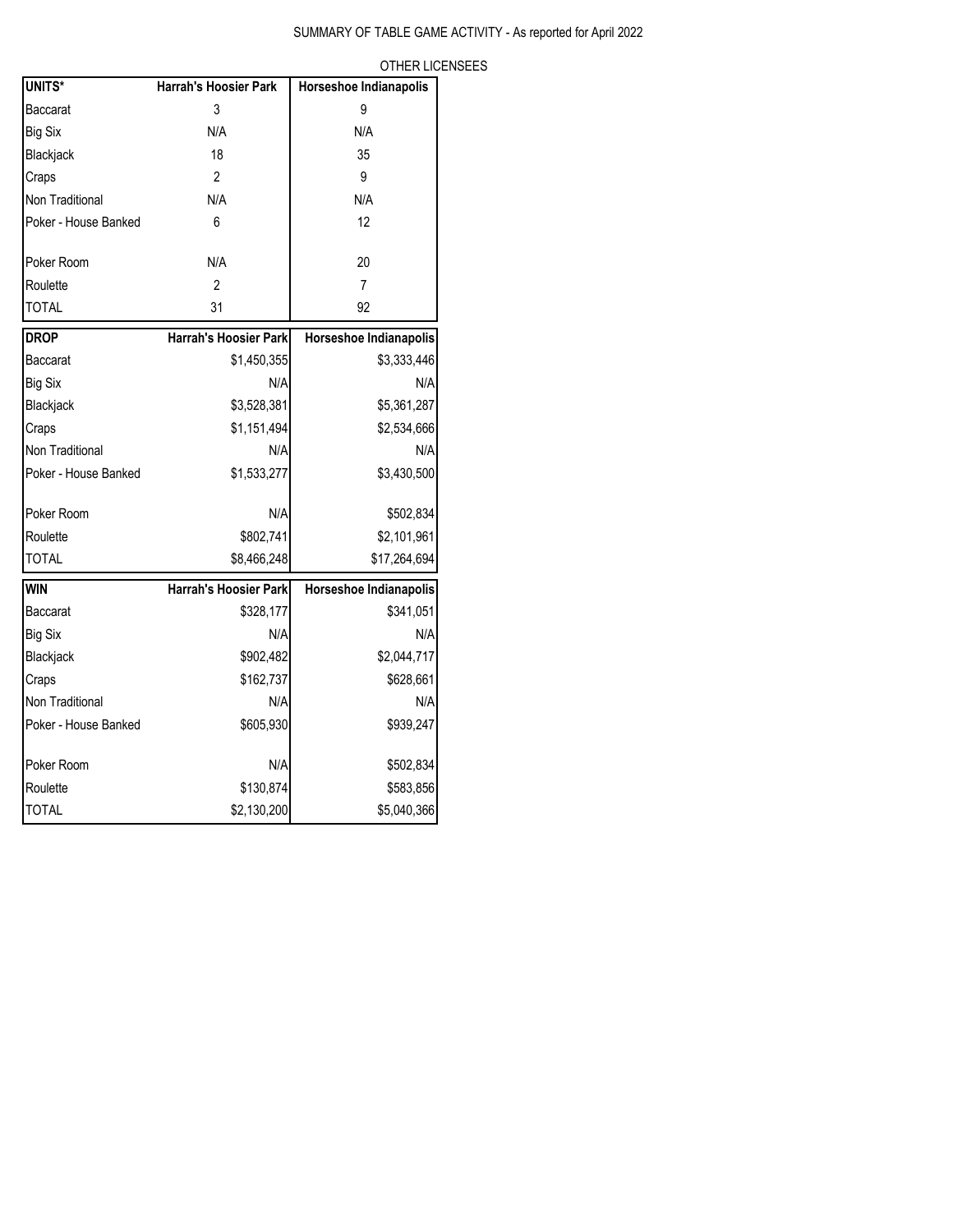# SUMMARY OF EGD ACTIVITY - As reported for April 2022

| <b>INORTHERN LICENSEES</b>               | UNITS* | <b>COIN IN</b> | <b>WIN</b>   |
|------------------------------------------|--------|----------------|--------------|
| <b>Ameristar Casino</b>                  | 1,266  | \$166,686,122  | \$15,826,904 |
| <b>Blue Chip Casino</b>                  | .428   | \$133.459.449  | \$11.545.886 |
| <b>Horseshoe Hammond</b>                 | .853   | \$243.581.900  | \$24,981,379 |
| <b>Hard Rock Casino Northern Indiana</b> | 1,612  | \$260,452,154  | \$25,516,140 |

| SOUTHERN LICENSEES              | UNITS* | <b>COIN IN</b> | <b>WIN</b>   |  |
|---------------------------------|--------|----------------|--------------|--|
| <b>Bally's Evansville</b>       | 1,000  | \$136,697,816  | \$13,613,303 |  |
| <b>Belterra Casino</b>          | 975    | \$78,059,056   | \$7,317,025  |  |
| <b>French Lick Resort</b>       | 734    | \$68,088,495   | \$6,235,757  |  |
| <b>Caesars Southern Indiana</b> | 1,077  | \$172,161,792  | \$17,307,259 |  |
| <b>Rising Star Casino</b>       | 667    | \$36,639,472   | \$3,760,571  |  |
| <b>Hollywood Lawrenceburg</b>   | 1,384  | \$137,279,736  | \$12,820,340 |  |
| <b>RACINO LICENSEES</b>         | UNITS* | <b>COIN IN</b> | <b>WIN</b>   |  |
| Horseshoe Indianapolis          | 1,543  | \$250,894,122  | \$26,384,525 |  |
| <b>Harrah's Hoosier Park</b>    | 1,250  | \$203,416,213  | \$20,755,216 |  |

Last updated on 05-08-2022 by IGC. For questions regarding this report contact William Quist at wquist@igc.in.gov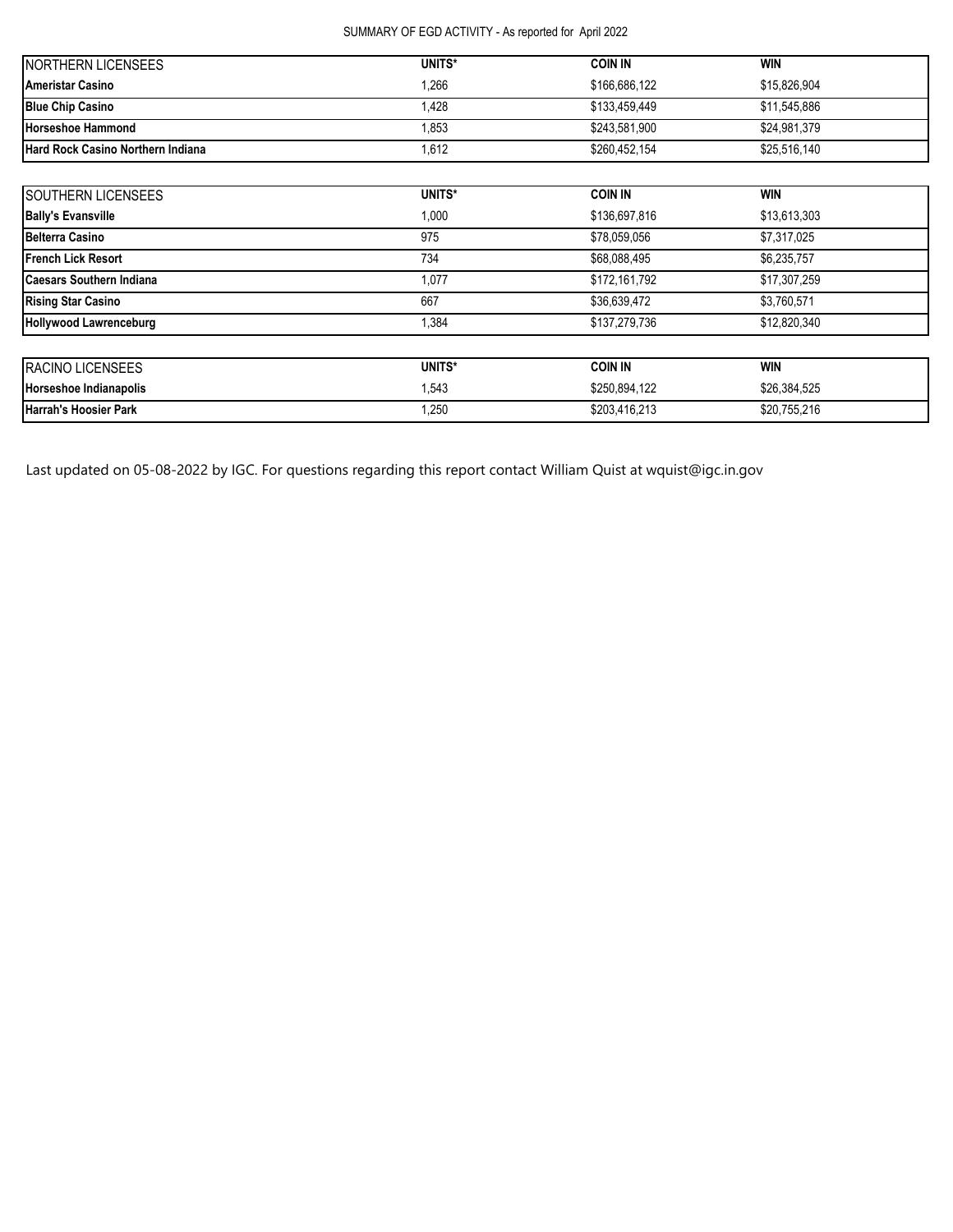# INDIANA GAMING COMMISSION

#### Summary of Sports Wagering Tax - As reported for April 2022

| <b>ISPORTS WAGERING AGR</b>       | Handle        | Taxable AGR* | <b>Sports Wagering Tax</b> |
|-----------------------------------|---------------|--------------|----------------------------|
| Ameristar Casino                  | \$101,579,801 | \$7,073,738  | \$672,005                  |
| Bally's Evansville                | \$1,135,341   | \$0          | \$0                        |
| Belterra Casino                   | \$46,708,743  | \$3,345,927  | \$317,863                  |
| <b>Blue Chip Casino</b>           | \$112,437,291 | \$12,677,237 | \$1,204,338                |
| Caesars Southern Indiana          | \$1,908,743   | \$211,643    | \$20,106                   |
| <b>French Lick Resort</b>         | \$11,715,772  | \$544,606    | \$51,738                   |
| Hard Rock Casino Northern Indiana | \$0           | \$0          | \$0                        |
| <b>I</b> Harrah's Hoosier Park    | \$39,750,864  | \$1,933,677  | \$183,699                  |
| Hollywood Lawrenceburg            | \$28,246,846  | \$2,097,136  | \$199,228                  |
| Horseshoe Hammond                 | \$9,233,457   | \$477,717    | \$45,383                   |
| Horseshoe Indianapolis            | \$3,171,102   | \$225,638    | \$21,436                   |
| <b>Rising Star Casino</b>         | \$4,135,295   | \$70,114     | \$6,661                    |
| <b>TOTAL</b>                      | \$360,023,255 | \$28,657,433 | \$2,722,456                |

\*Sports Wagering Adjusted Gross Revenue reflects the Handle (wagers) less the payouts on winning wagers made during the reporting month and adjustments made. The Handle includes wagers received for future events in which the payout would not be made on a winning ticket until a future month. Therefore, a relevant win percentage cannot be calculated by simply dividing the Gross Revenue by the Handle reported during a like period.

\*\*Harrah's Hoosier Park reported amounts includes the associated OTB's located in Indianapolis and New Haven.

\*\*\*Indiana Grand reported amounts includes the associated OTB located in Clarksville.

| State Wide Handle by Sport | Month         | YTD             |
|----------------------------|---------------|-----------------|
| Football                   | \$3,832,534   | \$772,786,776   |
| Basketball                 | \$129,210,046 | \$1,169,307,840 |
| Baseball                   | \$56,719,815  | \$279,459,760   |
| Parlay                     | \$91,327,609  | \$1,021,180,592 |
| <b>Other</b>               | \$76,545,433  | \$630,521,457   |
| ITOTAL                     | \$357,635,438 | \$3,873,256,426 |

Note: The Handle by Sport numbers are unaudited amounts used for informational purposes and not used in the calculation of taxes.